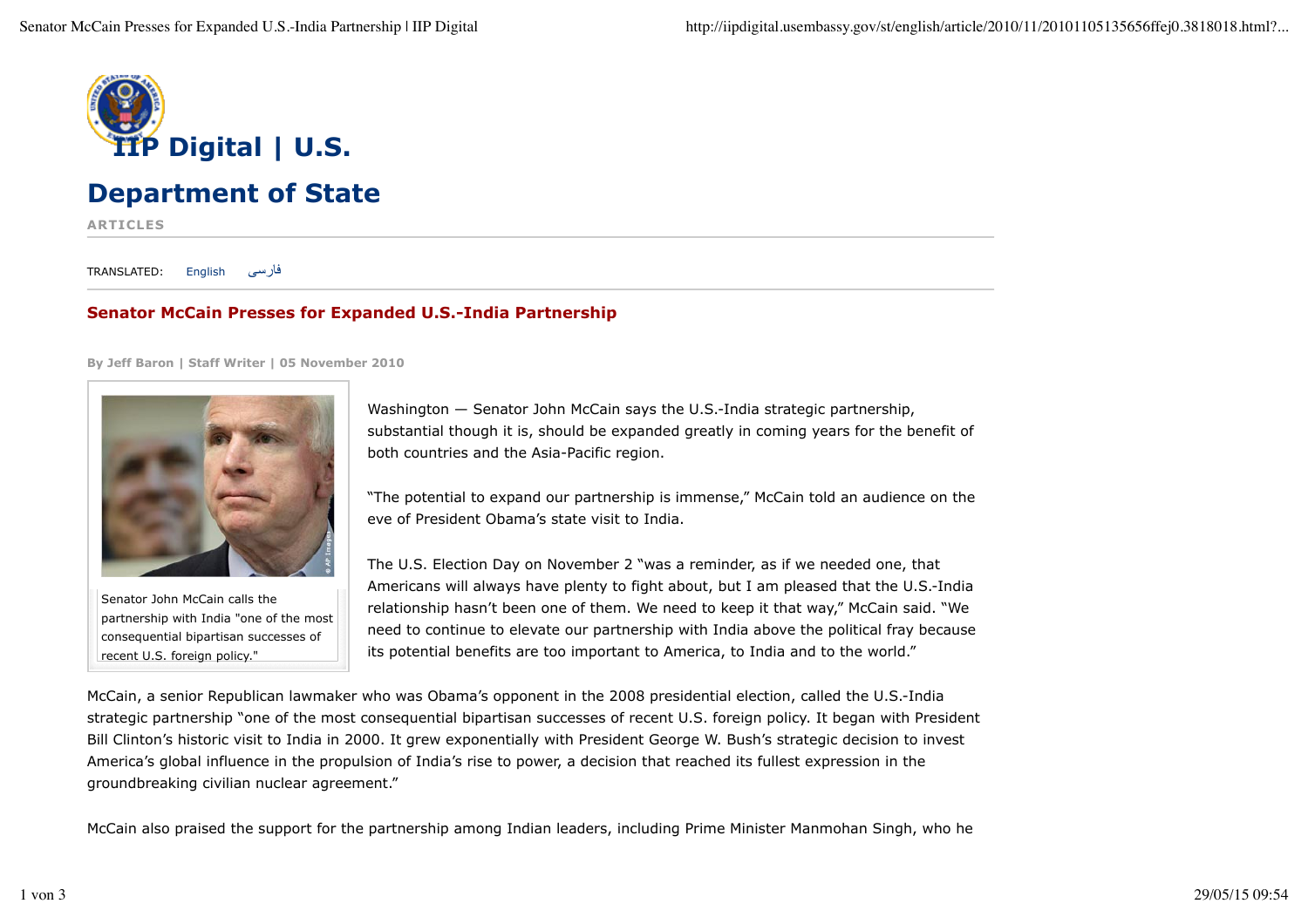said staked "his political life" on achieving the nuclear agreement.

Speaking at the Carnegie Endowment for International Peace in Washington, McCain said the U.S.-India partnership should encompass the range of areas on which the countries share strategic interests: "defeating terrorism and extremism, shaping the rise of China, securing the global supply of energy and developing new sources of it, sustaining global economic growth and strengthening geopolitical trends with favorable, open societies." He said the countries share basic values: human rights, democratic limits on state power, tolerance and entrepreneurialism.

"Who can believe in 'Asian values' or doubt the universality of democratic capitalism in a world where India exists?" he asked.

McCain offered three strategic goals for the U.S.-India relationship: in South Asia, shaping "sovereign, democratic states" that "contribute to one another's security and prosperity"; in the Asia-Pacific region, acting to favor "free societies, free markets, free trade and free commerce"; and globally, strengthening "a liberal international order and an open global economy."

In South Asia, the main threat is "the violent Islamist extremism emanating from Afghanistan and Pakistan," McCain said. He added that, for India's sake as well as its own, the United States must remain in Afghanistan "until the job is done" and Afghanistan offers no haven for terrorism.

He urged caution in the U.S. policy toward Pakistan and its army. "Though our common interests with Pakistan's army are limited, the U.S. and India have a natural partner in the overwhelming majority of Pakistani society. We all desire a civilian-led, democratic Pakistan that lives in peace with India and fights all the terrorist groups operating in Pakistan," he said.

The senator praised India's growing security relationships with other democratic Asia-Pacific nations, including Australia and Japan, and said these moves will increase India's sovereignty rather than limit it. He said security cooperation with the United States can include intelligence, space and cyberspace as well as the two militaries on land and at sea.

"There's no reason why we can't work to facilitate India's deployment of advanced defense capabilities such as nuclear submarines, aircraft carriers, missile defense architecture, as well as India's inclusion in the development of the joint strike fighter," he said.

"Of course, some may think this is all directed at the containment of China," McCain added. "The United States and India seek positive relationships with China, and we each hope that China's rise to power is accompanied by Chinese decisions to wield that power responsibly."